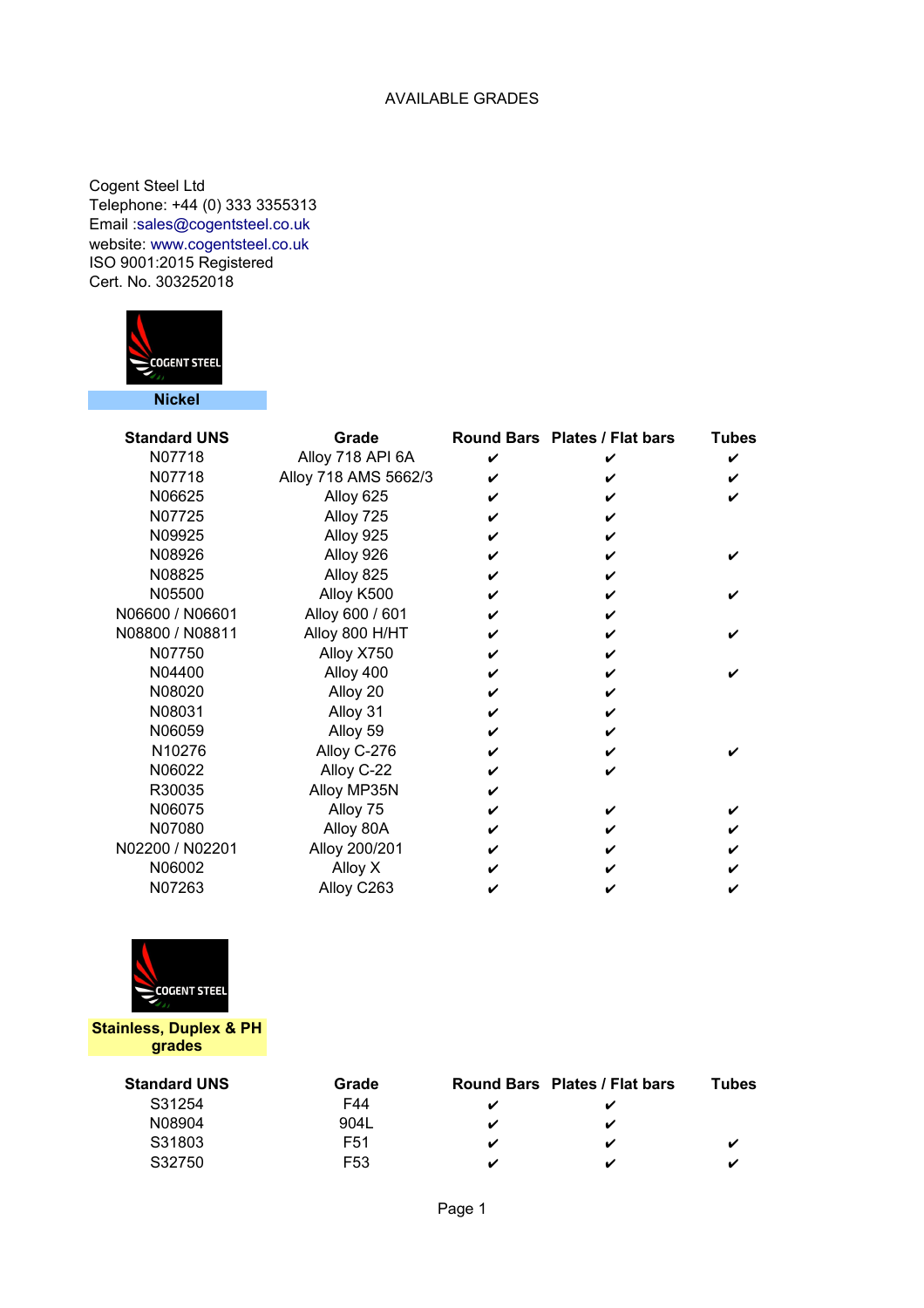## AVAILABLE GRADES

| S32760          | F <sub>55</sub>   | ✔ | V | ✓ |
|-----------------|-------------------|---|---|---|
| S30300          | 303               |   |   |   |
| S30400 / 30403  | 304 / 304L / 304H | ✔ | V | ✔ |
| S31603          | 316/L             | ✔ | ✔ | V |
| S31635          | 316Ti             | ✔ | V | V |
| S32100          | 321               | ✔ | V | V |
| S34700          | 347               | ✔ | ✔ | ✔ |
| S30900          | 309 / 309S        |   | V |   |
| S31400 / S31008 | 310/310S          | ✓ | V | ✓ |
| S41000 / S41008 | 410/410S          | ✔ |   |   |
| S41600          | 416               | ✔ |   |   |
| S42000          | 420               | ✔ | V |   |
| S43000 / S43020 | 430 / 430F        | ✔ | V |   |
| S43100          | 431               | ✔ |   |   |
| S44003          | 440B              | ✔ | V |   |
| S44004          | 440C              | ✔ |   |   |
| S41500          | F6NM              |   |   |   |
| S45000          | <b>FV520B</b>     | ✓ |   |   |
| S66286          | A286 / 660        | ✔ |   |   |
| K92890          | MARAGING 250      |   |   |   |
| K93120          | MARAGING 300      | V |   |   |
| K93160          | MARAGING 350      | ✔ |   |   |
| K92580          | AMS 6532          | ✔ |   |   |
| S20910          | XM19 (NIT.50/60)  | ✔ |   |   |
| S31800          | <b>PH 13-Mo</b>   | ✔ | V |   |
| S15500          | 15-5 PH           | ✔ |   |   |
| S17400          | 17-4 PH           |   |   |   |
| S17700          | 17-7 PH           |   |   |   |



## **Titanium**

| <b>Standard UNS</b> | Grade            |   | Round Bars Plates / Flat bars | Tubes |
|---------------------|------------------|---|-------------------------------|-------|
| R50250              | Titanium Grade 1 |   |                               |       |
| R50400              | Titanium Grade 2 |   |                               |       |
| R50550              | Titanium Grade 3 |   | V                             |       |
| R50700              | Titanium Grade 4 |   |                               |       |
| R56400              | Titanium Grade 5 | ✓ | ✔                             |       |
| R56320              | Titanium Grade 9 |   |                               |       |



**Carbon & Alloy Steels**